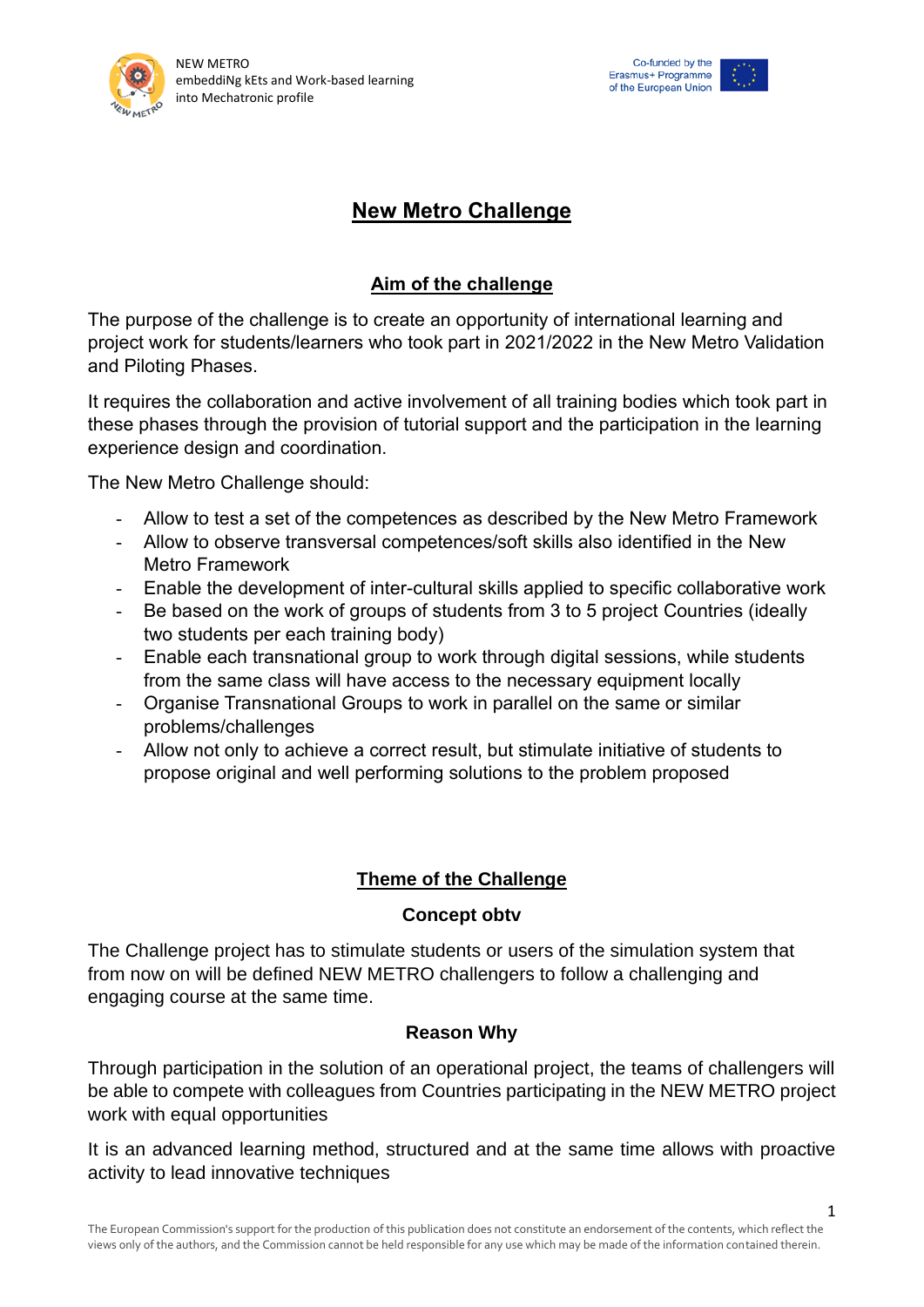



In other words, an operational Learning-By-Doing methodology that expands the panorama of possible comparisons and parameterizes the distributed level of knowledge demonstrate and acquired

A competitive benchmark with a borderless vision in order to meet the best EU spirit

In addition, the results of a learning process in the field will be available in this way.

The evaluation process will be implemented by a commission of experts both of a technical nature and of the teaching staff.

## **Operating modes**

Concept process automation 4.0 design of an automatic machine

Wiring diagram

Software diagram

Operational constraints and

SWOT analysis

## **CHALLENGE PROCESS**

## **DESIGN OF A CONTROLLED LINEAR SYSTEM**

#### **Introduction**

A linear screw/screw system allows to transform the rotary motion of the screw into the translational motion of the mother screw (snail).

In ball screws between the two parts, a series of rolling bodies (balls) is interposed in order to reduce friction.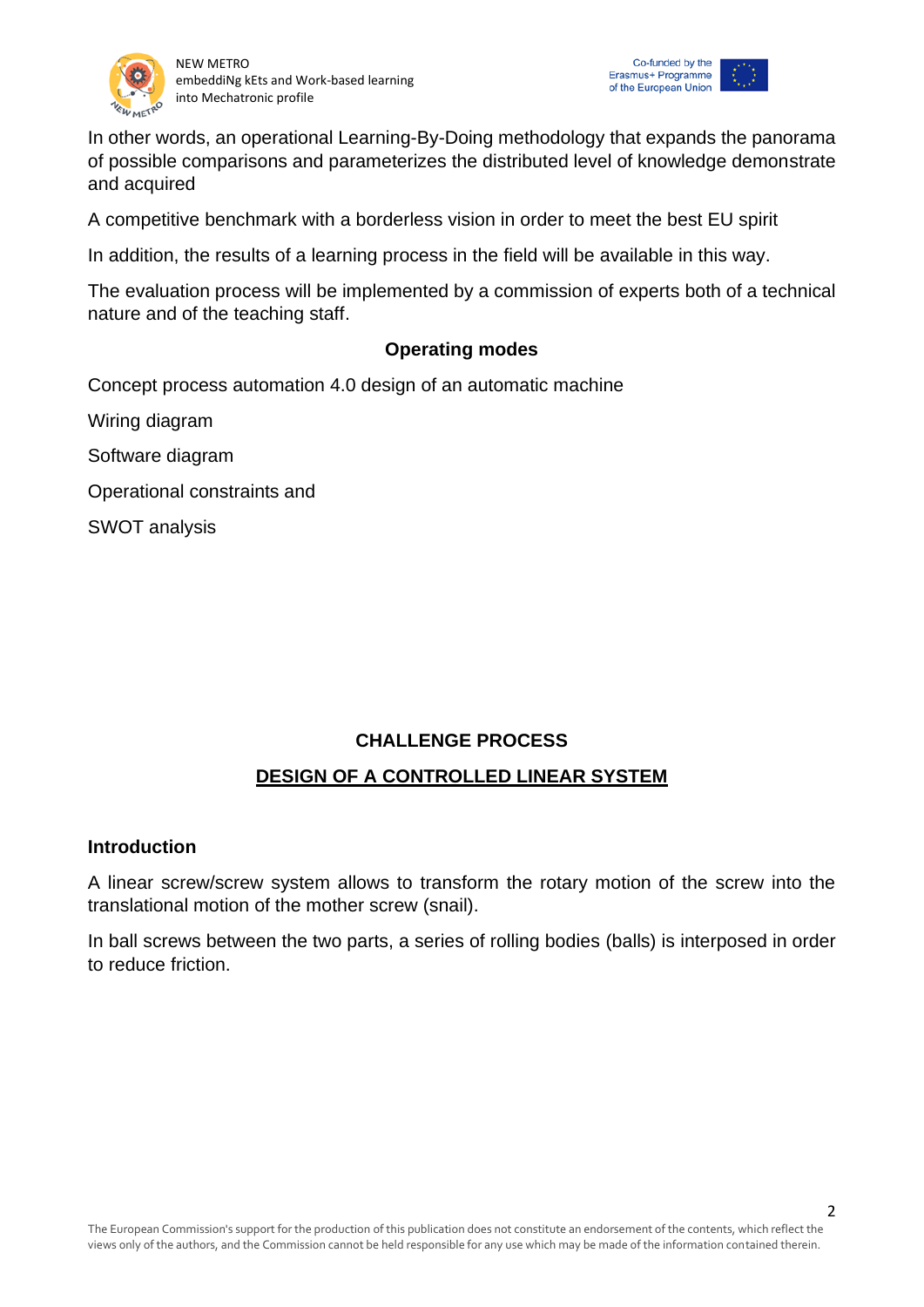







#### **Objectives of the project**

The designer, having made any additional assumptions that he deems necessary (\*), realizes a prototype of the system following the following steps:

1. Calculate the torque required of the motor to achieve the direct drive system (rotary to linear)

2. Calculate the power that guarantees this torque for the rotation speed indicated in the design specifications

3. Check that the ball screw is suitable to support the required rotation speed

4. Choice of commercial stepper motor able to comply with the required specifications

5. Choice of commercial drive (driver) capable of correctly driving the motor referred to in point 1

6. Choice of programmable control device suitable according to IEC 61131 and compatible with the drive referred to in point 2

7. Choice of sensors necessary for a correct movement of the trolley (number, type, technology)

8. Realization of the wiring diagrams of the system made using the IEC 81346 and IEC 61355 standards

9. Realization of the GRAFCET diagram of the system in accordance with IEC 60848

10. Preparation of a software module using one of the languages defined by IEC 61131 and able to move the system through an HMI interface

11. Choose an IoT platform using an Industry 4.0 enabling technology

12. SWOT analysis of the system

(\*) any additional assumptions must not alter the following project specifications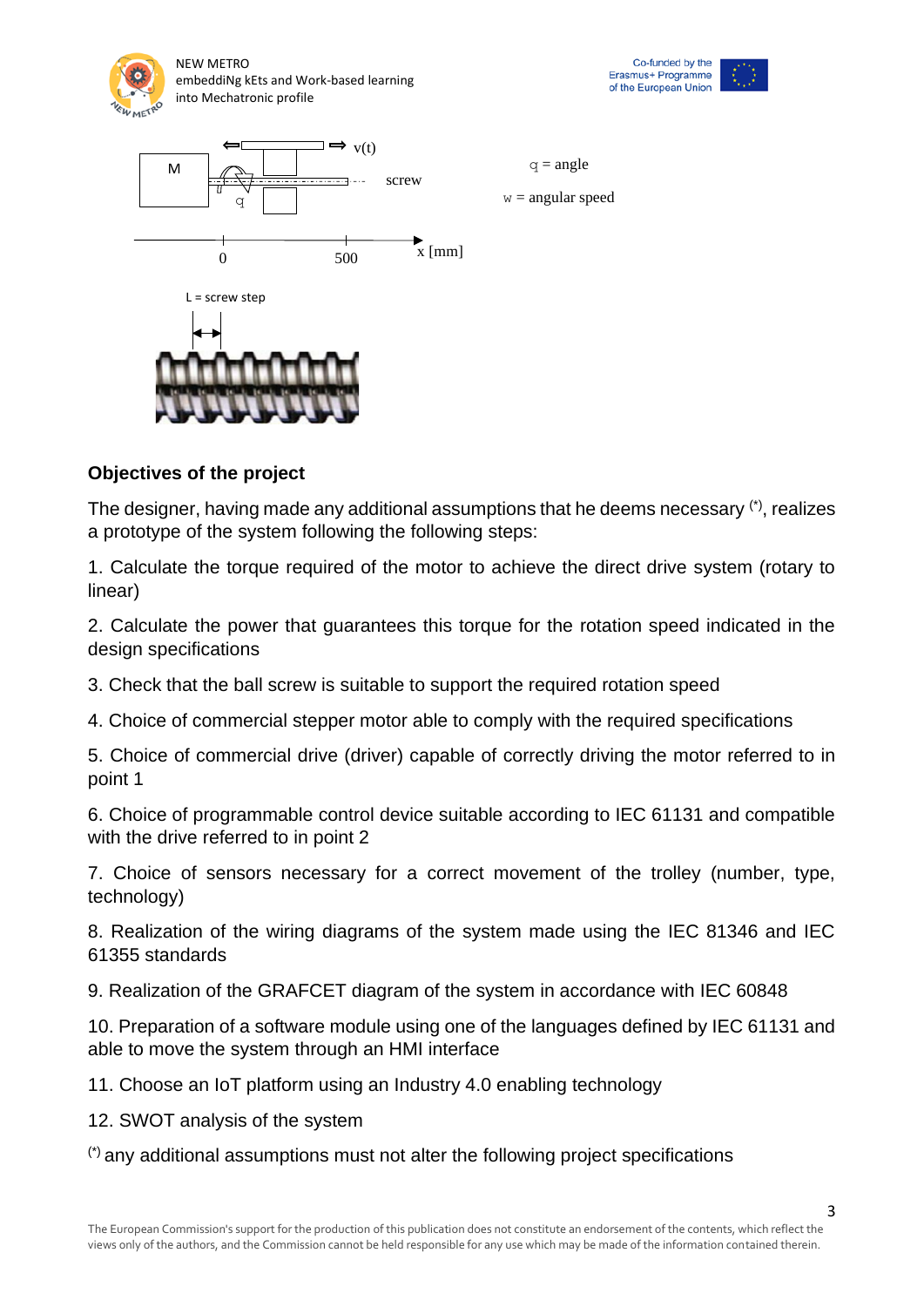





- Screw diameter: 8 mm
- Screw pitch:  $L = 2$  mm
- Screw material: steel UNI EN 10088 X 5 CrNi 18-10
- Outer diameter of the screw: 22 mm
- Total mother screw length: 15 mm
- Fixing holes: 4x3.5 mm
- Mother screw material: brass
- Total length of 500 mm
- Total load: 50 N
- Rotation speed at engine speed: 1500 rpm
- Linear displacement speed of the trolley: 24 mm/s

#### **Scheme of principles of the system**



#### **Required Skills already Acquired by Students**

| $N^{\circ}$    | <b>Description</b>                                                            |
|----------------|-------------------------------------------------------------------------------|
|                | Algebra                                                                       |
| 2              | Complex numbers                                                               |
| 3              | Vectors                                                                       |
| $\overline{4}$ | <b>Analytical Geometry</b>                                                    |
| $\overline{5}$ | Derivatives and integrals                                                     |
| 6              | Electrical engineering and basic electronics                                  |
| $\overline{7}$ | Drive mechanics                                                               |
| 8              | Block diagram algebra                                                         |
| 9              | Fundamentals of mechanics and machines                                        |
| <sup>10</sup>  | <b>Spreadsheets</b>                                                           |
| -11            | Software development environment for IEC 61131 compliant programmable devices |
| 12             | Electrical design environment in accordance with IEC 81346 3 IEC 61355        |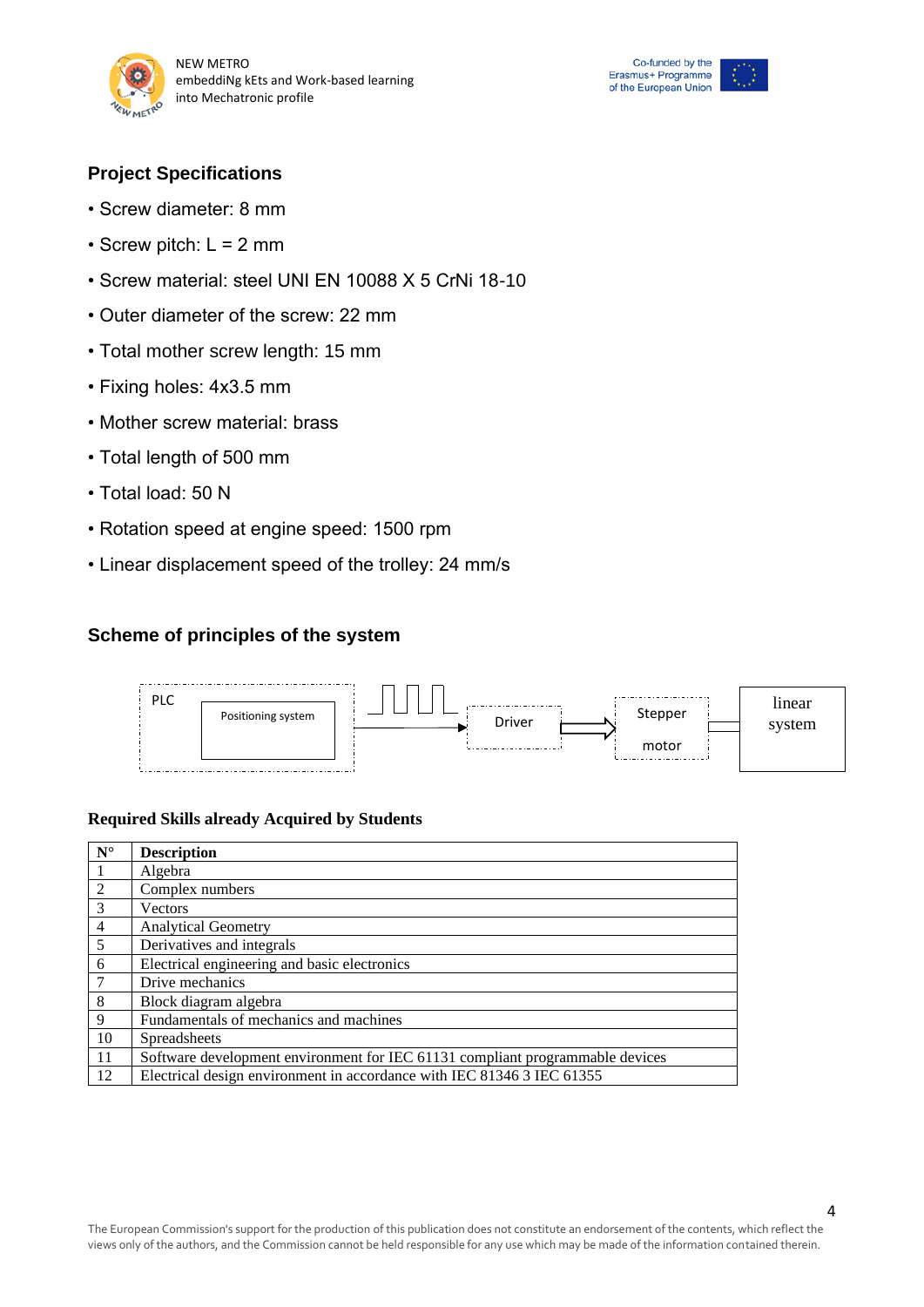



#### **Output Competencies Acquired by Students**

| Competence $n^{\circ}$ | <b>Description</b>         |
|------------------------|----------------------------|
|                        | <b>Control Systems</b>     |
| 2                      | Digital control systems    |
| 3                      | Sensors                    |
|                        | Remote control of systems  |
| 5                      | <b>Remote Maintenance</b>  |
| 6                      | <b>Systems Diagnostics</b> |
|                        | Data Acquisition           |
| 8                      | <b>IoT</b>                 |
| Q                      | Industry 4.0               |

#### **How to work transnationally**

- The challenge has to be undertaken by transnational groups of 5 to 10 students (ideally 2 from each partner school/VET organisations); it is recommended that each group has a gettogether virtual meeting before starting the real work, to know one another and agree communication rules and timing
- Participation should not necessarily involve all students who took part in a New METRO piloting activity, but those who can work in English and express a high motivation level to have a transnational learning experience, short but based on intense collaboration amongst various team members and teams
- In every partner school/VET organization a coordination person/small team has to be established, in charge of selecting/recruiting the interested student, of supporting students during their work and contributing to the evaluation of the transnational learning experience (individual and group work, process organization and learning outcomes, specific value of transnational cooperation, coherence with competences units developed by the project, importance of transversal skills,..)
- Due to contractual and practical reasons, the whole exercise should not take more than 16 working hours for each student in an interval of 2 to 4 weeks, between February and mid March 2022.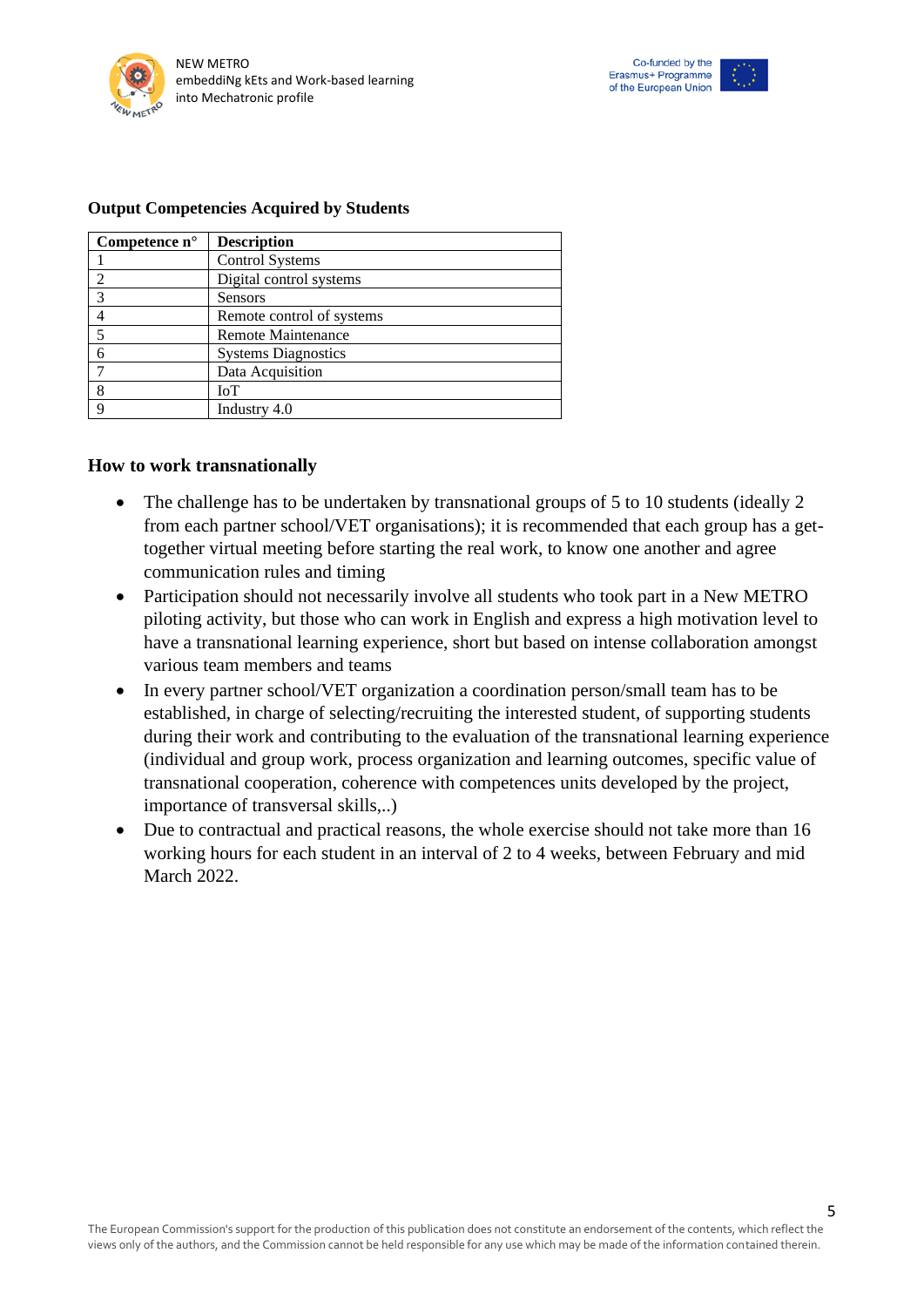



#### **DESIGN OF A CONTROLLED LINEAR SYSTEM**

#### **Assessment Model**

#### **GROUP N°**……………..

**GROUP MEMBERS**……………………………………………………………………………………….. …………………………………………………………………………………………………………………

| $\mathbf{N}^\circ$ | <b>Test Section</b>                                             | Level          | <b>Description</b>                                                                  | Points  | assigned<br>Points |
|--------------------|-----------------------------------------------------------------|----------------|-------------------------------------------------------------------------------------|---------|--------------------|
| $\mathbf{1}$       | <b>Calculation of</b><br>required torque for<br>application     | $\Omega$       | Not calculated or with serious errors                                               | $0 - 1$ |                    |
|                    | Max score: 5 points<br>Sufficient: 3 points                     | $\mathbf{1}$   | Task performed substantially correctly (sufficiency)                                | $2-(3)$ |                    |
|                    |                                                                 | $\overline{2}$ | Done correctly with critical analysis of data and inclusion of<br>additional inputs | $4 - 5$ |                    |
| $\mathbf{2}$       | <b>Calculation of power</b><br>to guarantee<br>required torque  | $\Omega$       | Not calculated or with serious errors                                               | $0 - 1$ |                    |
|                    | Max score: 5 points<br>Sufficient: 3 points                     | $\mathbf{1}$   | Task performed substantially correctly (sufficiency)                                | $2-(3)$ |                    |
|                    |                                                                 | $\overline{2}$ | Done correctly with critical analysis of data and inclusion of<br>additional inputs | $4 - 5$ |                    |
| 3                  | <b>Ball Screw</b><br><b>Verification</b><br>Max score: 5 points | $\overline{0}$ | Not calculated or with serious errors                                               | $0 - 1$ |                    |
|                    | Sufficient: 3 points                                            | $\mathbf{1}$   | Task performed substantially correctly (sufficiency)                                | $2-(3)$ |                    |
|                    |                                                                 | $\overline{2}$ | Done correctly with critical analysis of data and inclusion of<br>additional inputs | $4 - 5$ |                    |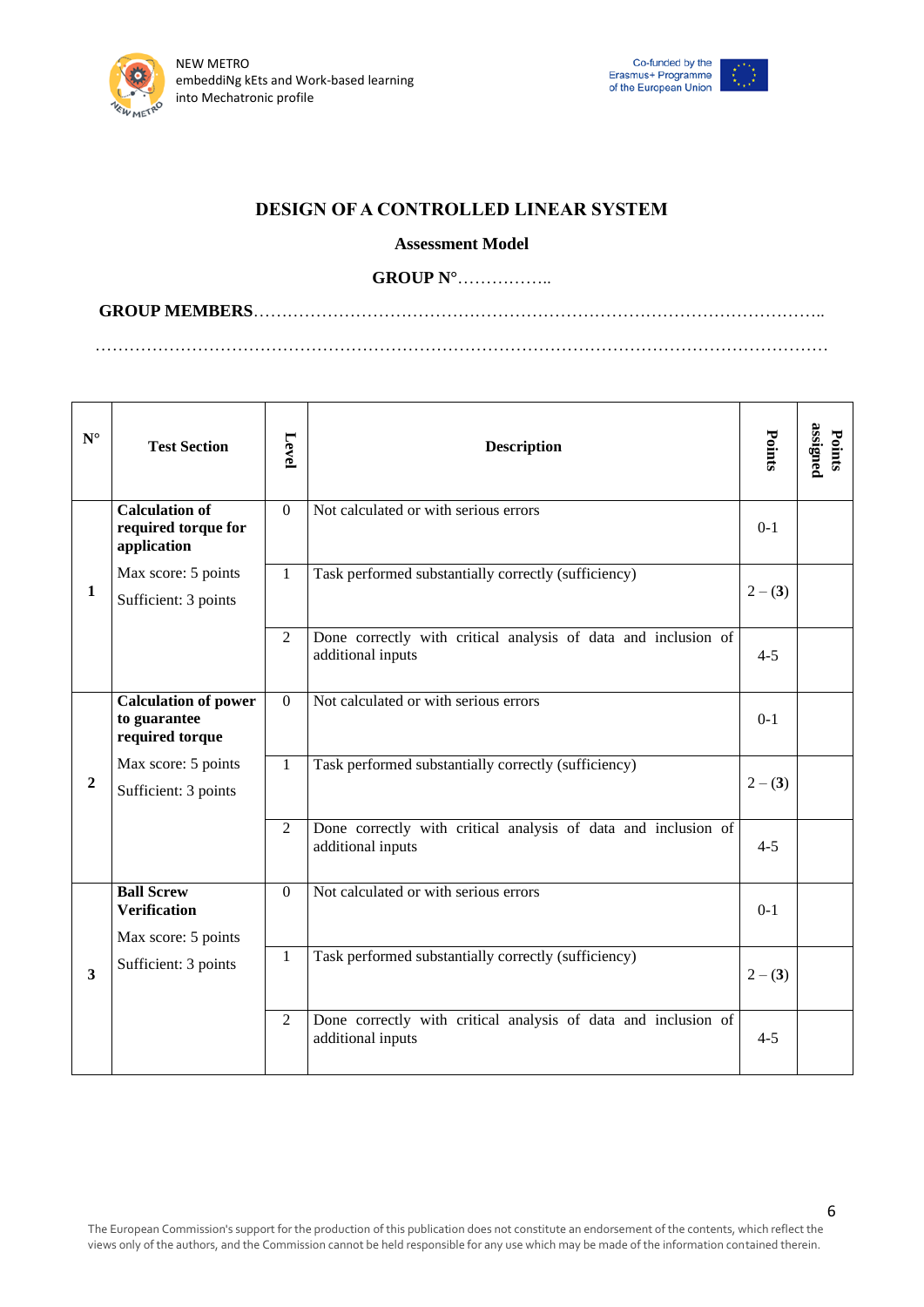





| $\mathbf{N}^\circ$      | <b>Test Section</b>                                                    | Level          | <b>Description</b>                                                                  | Points    | assigned<br>Points |
|-------------------------|------------------------------------------------------------------------|----------------|-------------------------------------------------------------------------------------|-----------|--------------------|
| $\overline{\mathbf{4}}$ | <b>Selection of motor</b><br>Max score: 5 points                       | $\overline{0}$ | Not calculated or with serious errors                                               | $0 - 1$   |                    |
|                         | Sufficient: 3 points                                                   | $\mathbf{1}$   | Task performed substantially correctly (sufficiency)                                | $2 - (3)$ |                    |
|                         |                                                                        | 2              | Done correctly with critical analysis of data and inclusion of<br>additional inputs | $4 - 5$   |                    |
| 5                       | <b>Selection of driver</b><br>Max score: 5 points                      | $\Omega$       | Not calculated or with serious errors                                               | $0-1$     |                    |
|                         | Sufficient: 3 points                                                   | $\mathbf{1}$   | Task performed substantially correctly (sufficiency)                                | $2-(3)$   |                    |
|                         |                                                                        | $\overline{2}$ | Done correctly with critical analysis of data and inclusion of<br>additional inputs | $4 - 5$   |                    |
| 6                       | <b>Selection of IEC</b><br>61131-compliant<br>programmable             | $\Omega$       | Not calculated or with serious errors                                               | $0 - 1$   |                    |
|                         | device<br>Max score: 5 points<br>Sufficient: 3 points                  | $\mathbf{1}$   | Task performed substantially correctly (sufficiency)                                | $2-(3)$   |                    |
|                         |                                                                        | $\overline{2}$ | Done correctly with critical analysis of data and inclusion of<br>additional inputs | $4 - 5$   |                    |
| 7                       | <b>Selection of sensor</b><br>Max score: 5 points                      | $\overline{0}$ | Not calculated or with serious errors                                               | $0 - 1$   |                    |
|                         | Sufficient: 3 points                                                   | $\mathbf{1}$   | Task performed substantially correctly (sufficiency)                                | $2-(3)$   |                    |
|                         |                                                                        | $\overline{2}$ | Done correctly with critical analysis of data and inclusion of<br>additional inputs | $4 - 5$   |                    |
| 8                       | <b>Electrical diagram in</b><br>accordance with IEC<br>81346 and 61355 | $\mathbf{0}$   | Not calculated or with serious errors                                               | $0 - 1$   |                    |
|                         | Max score: 5 points<br>Sufficient: 3 points                            | $\mathbf{1}$   | Task performed substantially correctly (sufficiency)                                | $2 - (3)$ |                    |
|                         |                                                                        | $\overline{2}$ | Done correctly with critical analysis of data and inclusion of<br>additional inputs | $4 - 5$   |                    |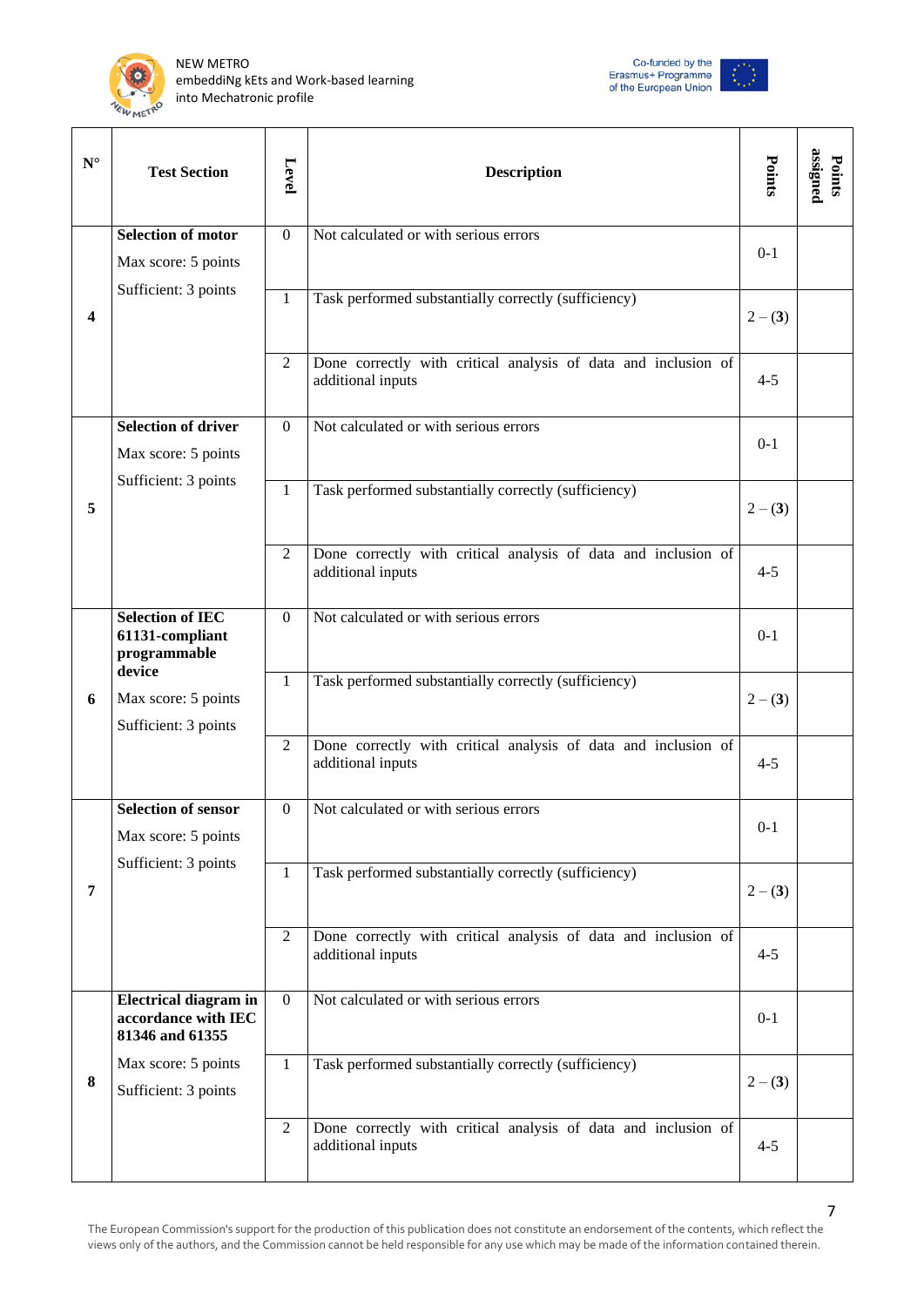



| ${\bf N}^{\circ}$ | <b>Test Section</b>                                            | Level            | <b>Description</b>                                                                  | Points    | assigned<br>Points |
|-------------------|----------------------------------------------------------------|------------------|-------------------------------------------------------------------------------------|-----------|--------------------|
| $\boldsymbol{9}$  | <b>GRAFCET</b> diagram<br>creation<br>Max score: 5 points      | $\overline{0}$   | Not calculated or with serious errors                                               | $0 - 1$   |                    |
|                   | Sufficient: 3 points                                           | $\mathbf{1}$     | Task performed substantially correctly (sufficiency)                                | $2 - (3)$ |                    |
|                   |                                                                | 2                | Done correctly with critical analysis of data and inclusion of<br>additional inputs | $4 - 5$   |                    |
| <b>10</b>         | Software module<br>with IEC 61131<br>language and HMI          | $\Omega$         | Not calculated or with serious errors                                               | $0 - 1$   |                    |
|                   | interface<br>Max score: 5 points<br>Sufficient: 3 points       | $\mathbf{1}$     | Task performed substantially correctly (sufficiency)                                | $2 - (3)$ |                    |
|                   |                                                                | 2                | Done correctly with critical analysis of data and inclusion of<br>additional inputs | $4 - 5$   |                    |
| 11                | <b>Selection of IoT</b><br>platform and<br><b>Industry 4.0</b> | $\Omega$         | Not calculated or with serious errors                                               | $0 - 1$   |                    |
|                   | technology<br>Max score: 5 points<br>Sufficient: 3 points      | $\mathbf{1}$     | Task performed substantially correctly (sufficiency)                                | $2-(3)$   |                    |
|                   |                                                                | 2                | Done correctly with critical analysis of data and inclusion of<br>additional inputs | $4 - 5$   |                    |
| 12                | <b>SWOT Analysis</b><br>Max score: 5 points                    | $\boldsymbol{0}$ | Not calculated or with serious errors                                               | $0 - 1$   |                    |
|                   | Sufficient: 3 points                                           | $\mathbf{1}$     | Task performed substantially correctly (sufficiency)                                | $2-(3)$   |                    |
|                   |                                                                | $\overline{2}$   | Done correctly with critical analysis of data and inclusion of<br>additional inputs | $4 - 5$   |                    |
|                   |                                                                |                  | POINTS TOTAL                                                                        | 60        |                    |
|                   |                                                                |                  | (sufficiency)                                                                       | (36)      |                    |
|                   |                                                                |                  | POINTS TOTAL/100                                                                    | 100       |                    |
|                   |                                                                |                  | (sufficiency)                                                                       | (60)      |                    |

#### **EVALUATORS DATE**